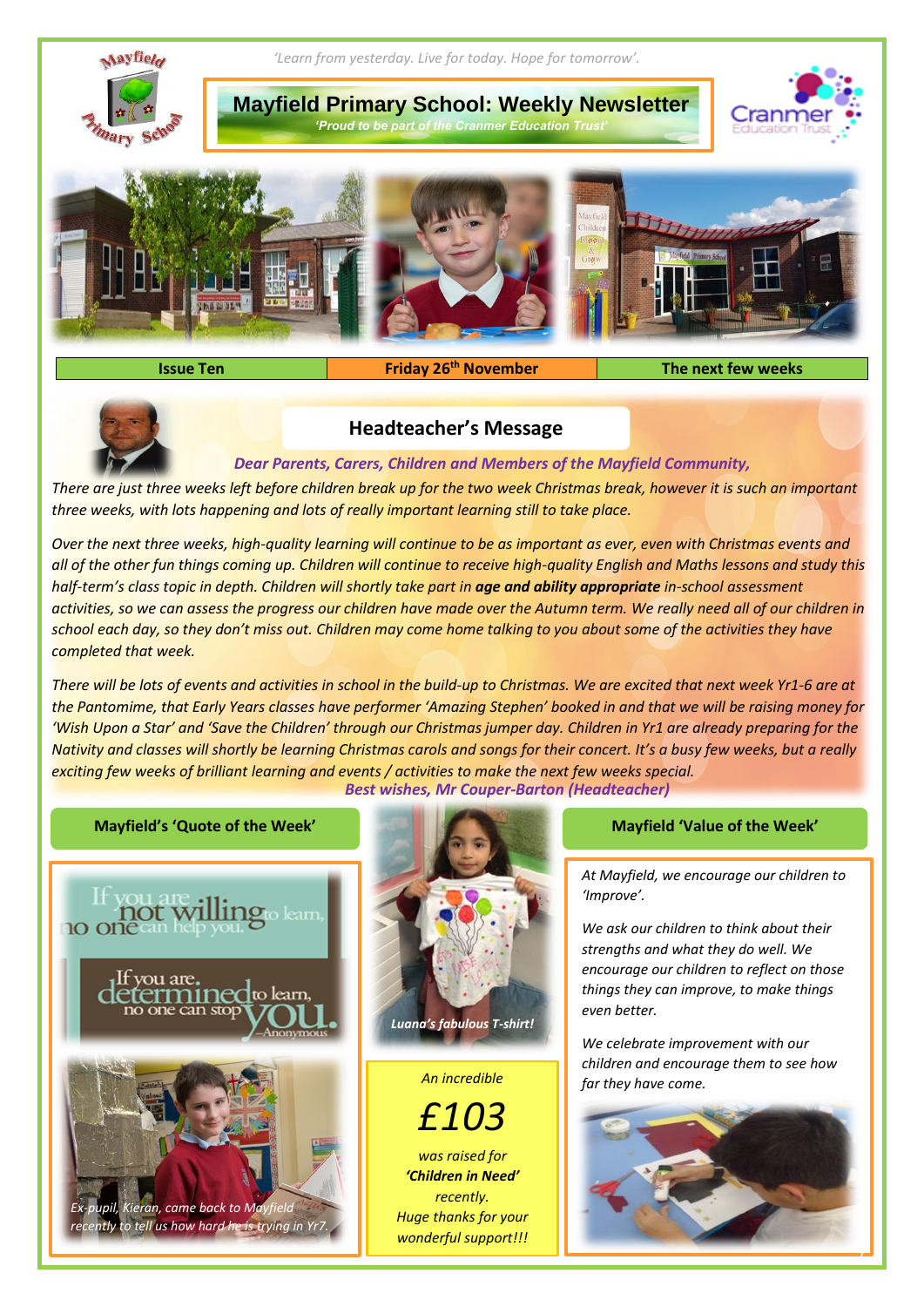## **Headteacher Awards**

*We are always looking to celebrate children's special achievements, whether it's linked to behaviour, attitude, learning or something that goes above and beyond.* 

*For those families who may not know, the Headteacher's Awards are frequently awarded to those children who demonstrate something extra special. Children share their achievements with Mr Couper-Barton and a special certificate is sent home.*



| <b>House Team Winners of the Week</b> |                       |  |
|---------------------------------------|-----------------------|--|
| $1st$ place                           | <b>Kingston Reds</b>  |  |
| 2 <sup>nd</sup> place                 | <b>Waverley Blues</b> |  |
| 3 <sup>rd</sup> place                 | <b>Granite Greens</b> |  |
| 4 <sup>th</sup> place                 | <b>Yellow Vulcans</b> |  |

# **Mayfield 'Superstars of the Week'**

A *been chosen for amazing learning, their excellent Congratulations to the following children, who have behaviour, super attitude or a special achievement.*

*Nursery HB: Winnie Omoruyi and Darcy Dunnington-Barrett*

*Reception GE: Esme Crowther and Miriam Costa*

*Reception LA: Lyra Kershaw and Roman-Lee Bennett*

*Yr1SC: Aviana Butterworth and Jake Barker*

*Yr1PS: Layla Mae Smith and Logan Dissington*

*Yr2RL: Enzo Barrett and Ethan Makin*

*Yr3DT: Leighena Bennett and Alesha Ager*

*Yr4JS: Darcy Taylor and Micheal Mullen Ackroyd All of Year 4* 

*Yr5HS: Milana Zitlinska and Roxy Johnson*

*Yr5/6ET: Maizie Harrison and Thomas Irving*

*Yr6HD: Minnie Jeffreys McGuirk and Olivia Dixon*

|                     | <b>Attendance</b> | <b>Punctuality</b> | 97% and above                             |
|---------------------|-------------------|--------------------|-------------------------------------------|
| <b>Overall</b>      | 93.3%             | 99%                | Excellent                                 |
| <b>Nursery HB</b>   | 93%               | 100%               |                                           |
| <b>Reception GE</b> | 100%              | 99.1%              | 95% to 97%<br><b>Heading in the right</b> |
| <b>Reception LA</b> | 97.6%             | 98.6%              | direction but                             |
| Yr1SC               | 95.4%             | 99.6%              | <i>improvement</i>                        |
| Yr <sub>1</sub> PS  | 88.5%             | 99.6%              | needed<br>91% to 95%                      |
| Yr <sub>2</sub> RL  | 93.2%             | 98.3%              | Attendance is                             |
| Yr3DT               | 92.3%             | 96.7%              | slipping: to be                           |
| Yr4JS               | 92.9%             | 97.3%              | closely monitored<br>90% or below         |
| Yr5HS               | 86.4%             | 100%               | <b>Poor (High numbers)</b>                |
| Yr5/6ET             | 93.9%             | 100%               | of children are<br>persistently absent)   |
| Yr <sub>6</sub> HD  | 92.4%             | 99.5%              |                                           |

**Attendance and Punctuality** *(from last week)*

|                               | <b>PE award winners</b> | <b>Team Spirit winners</b>       |  |
|-------------------------------|-------------------------|----------------------------------|--|
| <b>Nursery</b><br>$H$ $B$     | <b>Thomas Mayall</b>    | <b>Ronnie Smith</b>              |  |
| <b>Reception</b><br><b>GE</b> | Jessica Luke            | <b>Harry Hampson</b>             |  |
| <b>Reception</b><br>1А        | Jacob Heywood-Evans     | <b>Frin Mills</b>                |  |
| <b>Year 1SC</b>               | <b>Amjad Mohammed</b>   | Lea Worthington                  |  |
| <b>Year 1PS</b>               | Eliza Clegg             | <b>Hazel Tracey</b>              |  |
| <b>Year 2RL</b>               | <b>Brody Lovett</b>     | <b>Amelia Atkin</b>              |  |
| Year 3DT                      | <b>Wealth Omoruyi</b>   | <b>Carson Crossley</b>           |  |
| <b>Year 4JS</b>               | <b>Jorgie Mannerson</b> | <b>Micheal Mullen</b><br>Ackroyd |  |
| <b>Year 5HS</b>               | Lacie-Lou Lovett        | Lacie-Paige Ogden                |  |
| Year<br>5/6ET                 | <b>Luca Binns</b>       | <b>Harry Baker</b>               |  |
| <b>Year 6HD</b>               | <b>Imogen</b>           | Jeremy Broome                    |  |
| <b>Overall</b><br>winner      | <b>Joshua Bell</b>      |                                  |  |